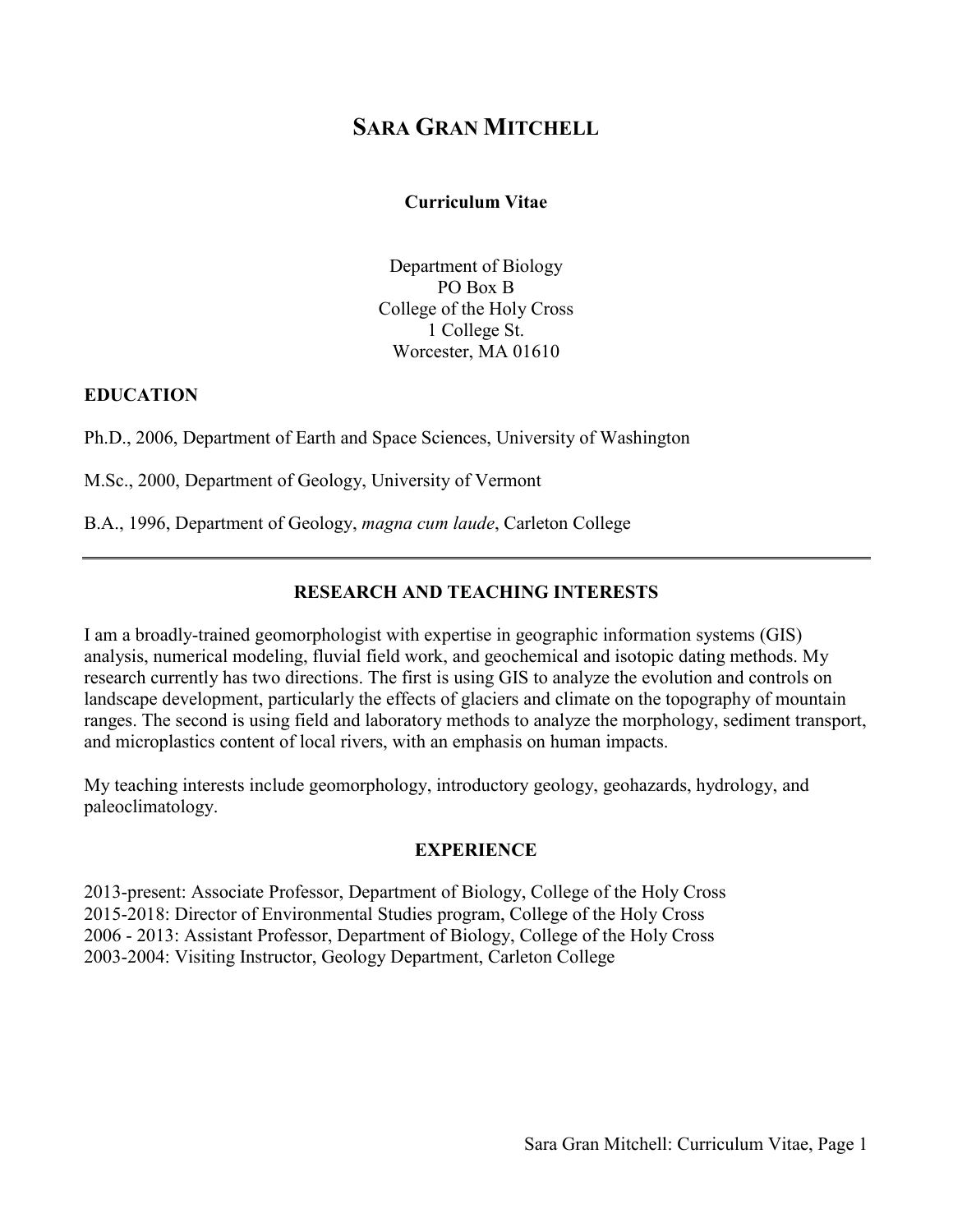# **TEACHING**

# **COURSES TAUGHT**

Department of Biology, College of the Holy Cross, Worcester, MA 10610 Geohazards (GEOS 120) Environmental Geology (GEOS 140) Introduction to Geology with lab (GEOS 150) Geomorphology with lab (GEOS 210) Watershed Hydrology with lab (GEOS 270) Paleoclimatology (GEOS 310) Independent Research (GEOS 401) College Honors (GEOS 407, 408) Directed Reading (GEOS 407)

Department of Geology, Carleton College, Northfield, MN 55057 Geomorphology (GEOL 210), Fall 2003 Introduction to Geology (GEOL 110), Spring 2004

# **UNDERGRADUATE RESEARCH ADVISING**

#### **College Honors research projects**, College of the Holy Cross

- 2016-2017: Xinyi Zeng (ENVS/GEOS 2017). "The ArcGIS-based analysis of the presence and distribution of ice-filled cirques."
- 2015-2016: Benjamin Ritter (ENVS 2016). "The Sagavanirktok River: Geomorphological responses to amplified arctic warming."
- *Second reader* 2017-2018: Cara Donovan (MATH 2018). "A Dynamical Systems Approach to Climate Modeling."

### **Independent research projects (BIOL 401, ENVS 401, GEOS 401)**, College of the Holy Cross

- Fall 2021: Charlie Green-McCallum (ENVS/Geo 2022) and Livia Graham (Biology/ENVS/Geo 2022). "Microplastics in the Blackstone River Watershed, Worcester and Millbury, Massachusetts."
- Spring 2021: Kate O'Donnell (Biology/ENVS/Geo 2021). "The impact of road salt application on the salinity and the suspended sediment concentration of the Middle River, Worcester, MA."
- Fall 2020: Alexandra Nazzaro (CIS/Earth and Environmental Science 2021). "Impact of beaver dams on stream temperature in the Knife River Watershed, Minnesota, USA."
- Fall 2014: Nicholas Bradley (ENVS/GEOS 2015). "Suspended sediment during storm events in the Blackstone River, Millbury, MA."
- Fall 2011: Elizabeth Humphries (ENVS 2012). "Latitudinal variation in glacial cirque altitudes." Elizabeth won the College of the Holy Cross Crompton Gold Medal award for her paper for this project.
- Fall 2010: Katherine Ginsbach (ENVS 2011). "Sediment and particulate organic matter in Bigelow Brook and Beaver Brook."
- Fall 2009 and Spring 2010: Renee Harkins (ENVS, 2010). "A paired watershed analysis of suspended sediment in Harvard Forest and Worcester, Massachusetts."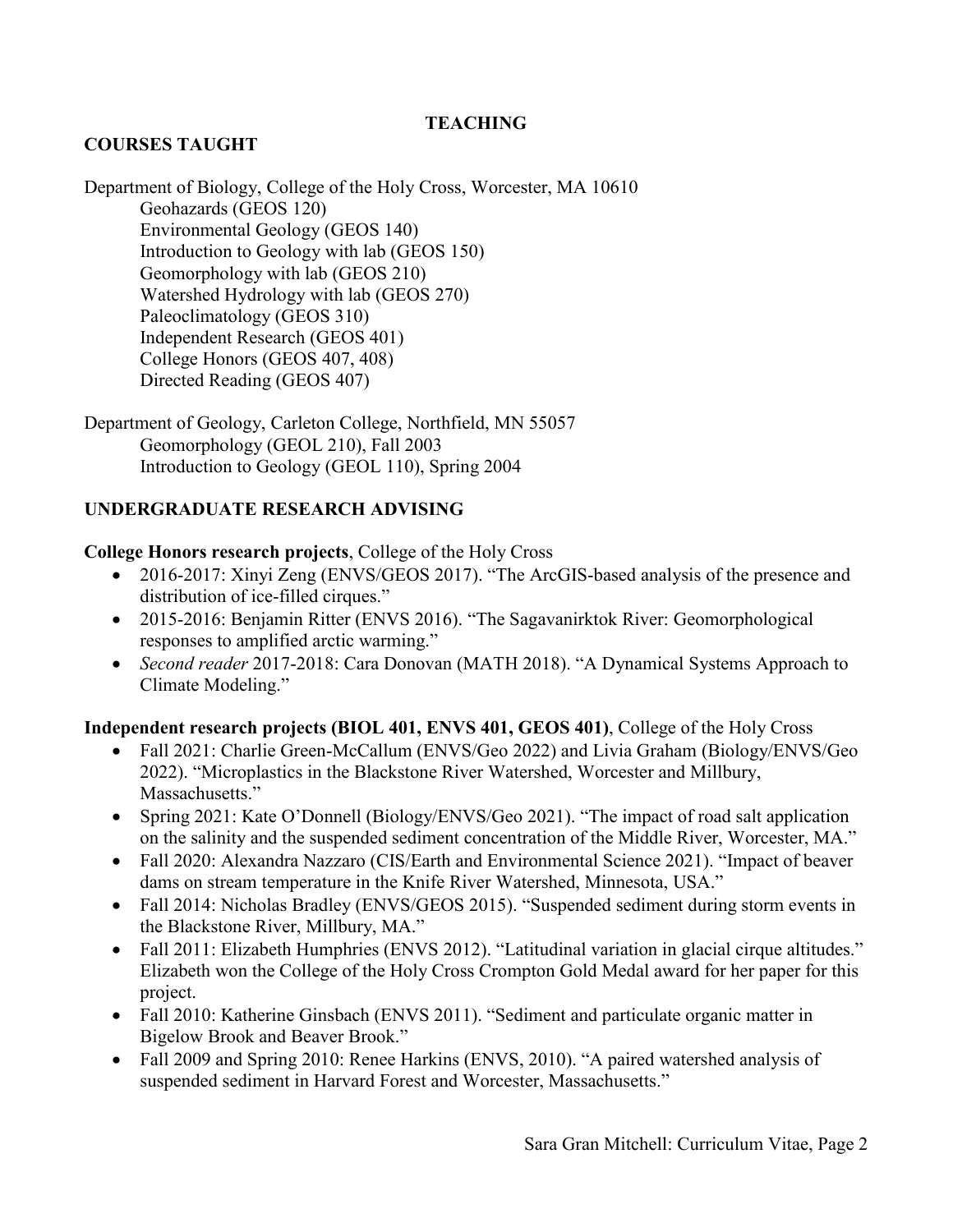- Spring 2008: Neil Shea (BIOL, 2009). "Bedload sediment transport in Beaver Brook, Worcester, MA."
- Fall 2007: Vanessa Dagley (BIOL, 2008). "Grain size analysis of channel sediments in Beaver Brook, Worcester MA."

### **Undergraduate summer research fellowships**, College of the Holy Cross

- Summer 2016: Xinyi Zeng (ENVS/GEOS 2017) "The ArcGIS-based analysis of the presence and distribution of ice-filled cirques."
- Summer 2015: Hannah Yeates (BIOL/ENVS 2016) "Locating the source of suspended sediment in the upper Blackstone watershed, Worcester MA."
- Summer 2014: Nickolas Bradley (ENVS/GEOS 2015) "Topographic analysis of talus slopes in the Sierra Nevada, California USA."
- Summer 2011: Elizabeth Humphries (ENVS 2012). "Latitudinal variation in glacial cirque altitudes."
- Summer 2009: Renee Harkins (ENVS, 2010). "Grain size characteristics & potential mobility of road traction sand in Worcester, Massachusetts."
- Summer 2008: Neil Shea (BIOL, 2009). "GIS investigation of glacial erosion processes in Glacier National Park, Montana."

### **PROFESSIONAL DEVELOPMENT IN TEACHING**

- $3<sup>rd</sup>$  Annual Earth Educator's Rendezvous, run by SERC (July 2017)
- Teaching Environmental Geology Workshop, sponsored by SERC (June 2-6, 2012)
- Science Education Research Center (SERC) Early Career Faculty Workshop, June 2007.
- Teaching workshop for new faculty, December 2003, Perlman Center for Learning and Teaching, Carleton College.
- Teaching workshop for graduate teaching assistants, 2000. University of Washington Center for Instructional Development and Research.

# **AWARDS AND HONORS**

- *Howard A. Coombs Fellowship for Teaching Excellence*: 2005. Teaching award given by the UW ESS department to one graduate teaching assistant a year, based on teaching evaluations, professor recommendations, and student letters.
- *Outstanding Graduate Student Paper Award*: 2005, Geological Society of America conference, North-Central section.
- *Joseph A. Vance Graduate Student Fellowship*: 2004, UW, Department of ESS
- *UW NASA Space Grant Fellowship*: 2000
- *National Science Foundation Graduate Research Fellowship:* 1998-2002
- *Sigma Xi* (nominated by Carleton College, 1996)

### **PROFESSIONAL SOCIETIES**

• American Geophysical Union (AGU), Geological Society of America (GSA), Quaternary Geology and Geomorphology Section, National Association for Geoscience Teachers (NAGT)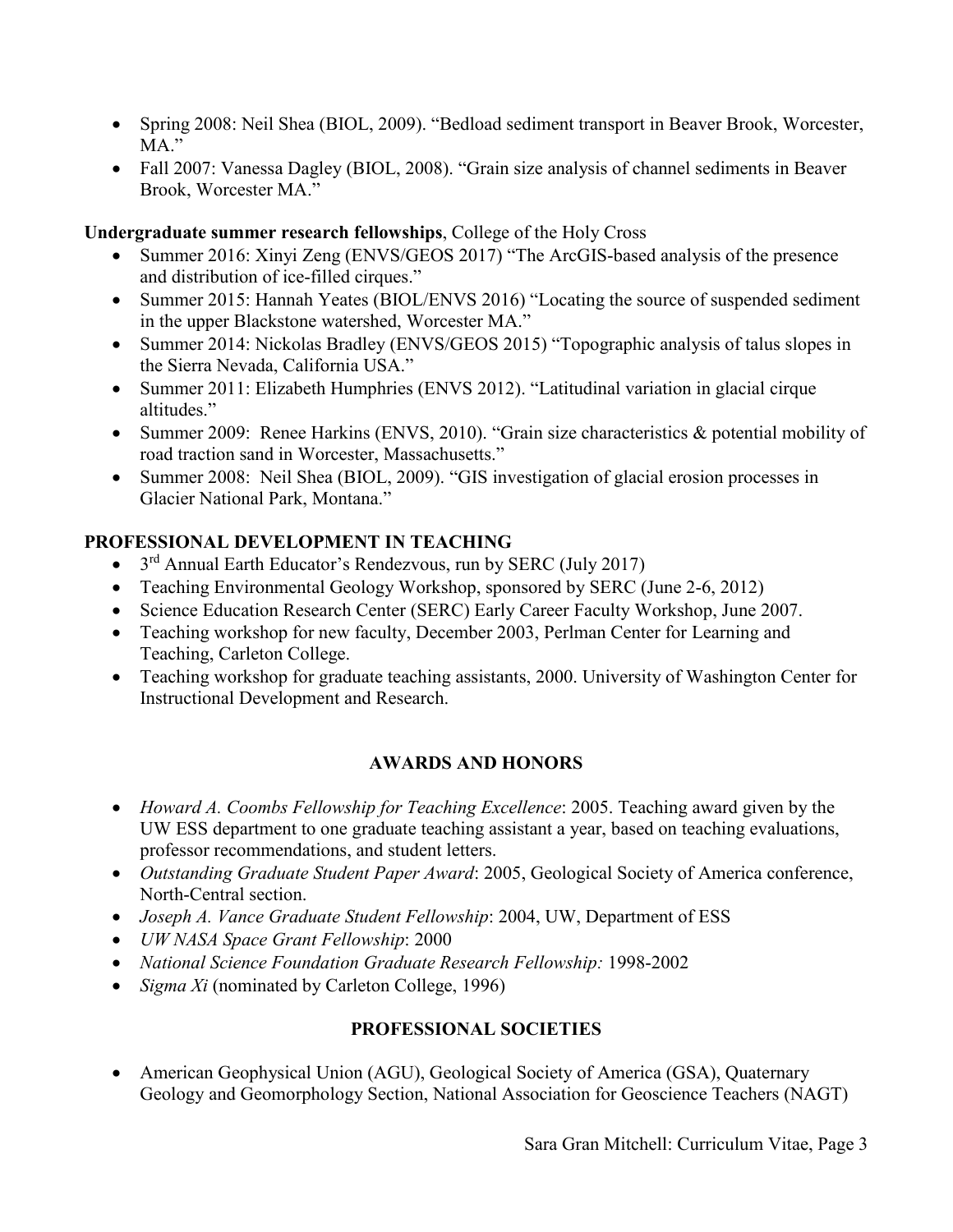#### **FUNDING**

#### **FUNDED PROPOSALS**

- Hewlett Mellon Discretionary Fund award for 1 day ENVS faculty retreat, 2018 (\$2900).
- Hewlett Mellon Discretionary Fund award for 1.5 day ENVS faculty retreat, 2017 (\$5082).
- Batchelor Faculty Summer Research Fellowship, College of the Holy Cross, 2016 (\$3500).
- Travel awards (funded by Dean's office and Center for Teaching) to attend geology conferences and teaching workshops, 2006-present.
- Robert L. Ardizzone Junior Faculty Summer Fellowship (\$3500 summer salary), 2012.
- 3M Foundation Grant (\$7,500 for summer salary and equipment for curriculum development involving the Blackstone River Watershed), 2008.
- Batchelor Faculty Summer Research Fellowship, College of the Holy Cross, 2007 (\$3500).
- University of Vermont SUGR/FAME grant, for chemical analyses of M.S. thesis samples (\$5,000), 1998.
- National Science Foundation Graduate Research Fellowship, 1998-2002.

# **PUBLICATIONS (\*Undergraduate co-author)**

# **PEER-REVIEWED PUBLICATIONS**

- **Mitchell, S.G.** and \*Humphries, E.E., 2015. Glacial cirques and the relationship between equilibrium line altitudes and mountain range height: Forum Reply. *Geology*, v. 43 no. 7, p. e368-e369.
- **Mitchell, S.G.** and \*Humphries, E.E., 2015. Glacial cirques and the relationship between equilibrium line altitudes and mountain range height. *Geology*, v. 43, p. 35-38.
- Kelly, M.H., Anders, A.M., and **Mitchell, S.G.**, 2014. Influence of bedding dip on glacially-eroded steps, Uinta Mountains, USA. *Geografiska Annaler, Series A: Physical Geography*, v. 96, no. 2, p. 147-159.
- **Mitchell, S.G.** and Ober, K.A., 2013. Evolution of *Scaphinotus petersi* (Coleoptera: Carabidae) and the role of climate and geography in the Arizona Sky Islands, USA. *Quaternary Research*, v. 79, is. 2, pg. 274-283.
- Anders, A.M., **Mitchell, S.G.,** and Tomkin, J.H. 2010. Cirques, peaks, and precipitation patterns in the Swiss Alps: Connections between climate, glacial erosion, and topography. *Geology*, v. 38, p. 239-242.
- **Mitchell, S.G.**, Montgomery, D.R., and Greenberg, H.M., 2009. Erosional unloading, hillslope geometry, and the height of the Cascade Range, Washington USA. *Earth Surface Processes and Landforms*, v. 34, p. 1108-1120.
- **Mitchell, S.G.** and Montgomery, D.R., 2006b. Polygenetic topography of the Cascade Range, Washington State, USA, *American Journal of Science*, v. 306, p. 736-768.
- **Mitchell, S.G.** and Montgomery, D.R., 2006a. Influence of a glacial buzzsaw on the height and morphology of the Cascade Range in central Washington State, USA, *Quaternary Research*, vol. 65, p. 96-107.
- **Mitchell, S.G.** and Reiners, P.W., 2003. Influence of wildfires on apatite and zircon (U-Th)/He ages, *Geology*, vol. 31, no. 12, p. 1025-1028.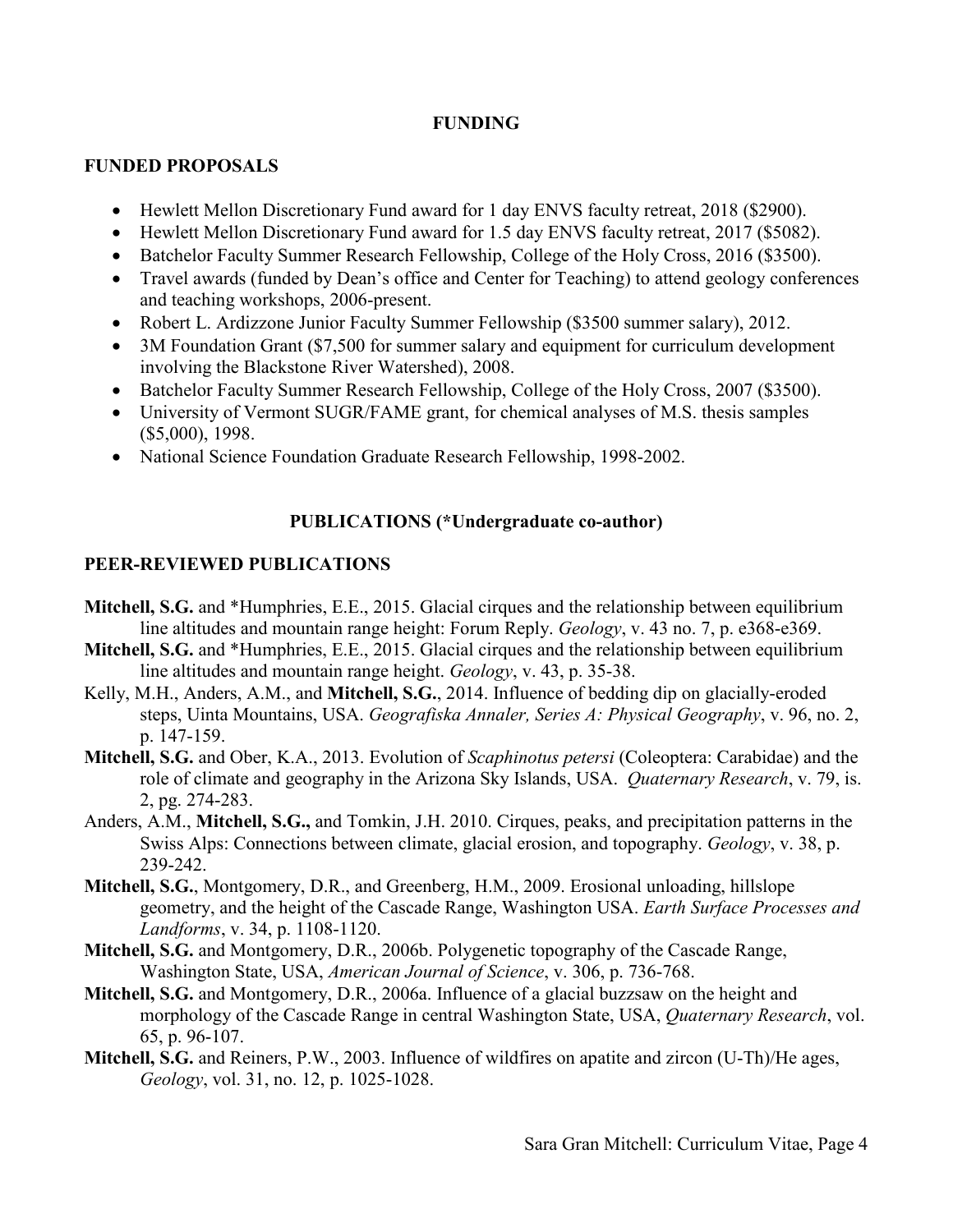- Reiners, P.W., T.A. Ehlers, **S.G. Mitchell**, D.R. Montgomery, 2003. [Coupled spatial variations in](http://www.geology.yale.edu/%7Ereiners/Reinersetal2003Cascades.pdf)  [precipitation and long-term erosion rates across the Washington Cascades,](http://www.geology.yale.edu/%7Ereiners/Reinersetal2003Cascades.pdf) *Nature*, v. 426, p. 645-647.
- Reiners, P.W., T.A. Ehlers, J.I. Garver, **S.G. Mitchell**, D.R. Montgomery, J.A. Vance, and S. Nicolescu, 2002. Late Miocene exhumation and uplift of the Washington Cascade Range, *Geology*, v. 30, no. 9, p. 767–770.
- **Mitchell, S.G.**, A. Matmon, P. R. Bierman, Y. Enzel, and M. Caffee, D. Rizzo, 2001. Displacement history of the Nahef East fault, northern Israel, using cosmogenic 36Cl, *Journal of Geophysical Research*, v. 106, no. B3, p. 4247-4264.
- **Gran, S.E.**, K. K. Nichols and P. R. Bierman, 1999. Teaching winter geohydrology in Vermont using frozen lakes and snowy mountains. *Journal of Geoscience Education*, v. 47, no. 5, p. 420-437.

#### **SELECTED ABSTRACTS**

- \*Nazzaro, A., Mitchell, S., Behar, H., Burgeson, E., Dumke, J., Dymond S., Gran, K., and Teasley, R., 2021. Impact of beaver dams on stream temperature in the Knife River Watershed, Minnesota USA. Geological Society of America *Abstracts with Programs*. Vol. 53, No. 3. doi: 10.1130/abs/2021NC-362695
- \*Zeng, X. and Mitchell, S.G., 2016. Preliminary GIS-based analysis of the presence and distribution of ice-filled cirques. *Geological Society of America Abstracts with Programs*. Vol. 48, No. 7. doi: 10.1130/abs/2016AM-285647
- \*Yeates, H.K. and Mitchell, S.G., 2016. Locating the source of suspended sediment in the upper Blackstone River watershed, Worcester, MA. *Geological Society of America Abstracts with Programs*, v. 48, no. 2, doi: 10.1130/abs/2016NE-272312.
- \*Bradley, N., and Mitchell, S.G., 2015. Changes in suspended sediment concentrations in the urbanized Blackstone River watershed during rainfall events, Millbury, Massachusetts. *Geological Society of America Abstracts with Programs*, v. 47, no. 3, p. 58.
- Mitchell, S.G. and \*Humphries, E.E., 2013. Global trends in glacial cirque floor altitudes and their relationships with climate, equilibrium line altitudes, and mountain range heights. *Eos Transactions, AGU*, v. 94, Fall Meeting Supplement.
- Mitchell., S.G. and Ober, K.A., 2012. Role of climate and topography in the evolution of Scaphinotus petersi in the Sky Islands of Coronado National Forest, Arizona. *Geological Society of America Abstracts with Programs*, v. 44, no. 7, p. 92.
- Mitchell, S.G. and Sobczak, W.V., 2012. "Urban stream syndrome" in the headwaters of the Blackstone River. *Geological Society of America, Abstracts with Programs*, v. 44, no. 2, p. 107.
- \*Humphries, E.E. and Mitchell, S.G., 2011. Latitudinal variation in glacial cirque altitudes. *Geological Society of America, Abstracts with Programs*, v. 43, no. 5, p. 474.
- Mitchell, S.G. and Kelley, J.A., 2011. Mars Rocks! Using laser-induced breakdown spectroscopy (LIBS) in an introductory geology course. *Geological Society of America, Abstracts with Programs*, v. 43, no. 5, p. 134.
- Mitchell, S.G. and \*Harkins, R.H., 2010. Paired watershed investigation of suspended sediment and particulate organic carbon in central Massachusetts: Implications for storm runoff and export of organic carbon. *Geological Society of America, Abstracts with Programs*, v. 42, no. 7.
- \*Harkins, R.H and Mitchell, S.G., 2010. Dirty Water: A paired watershed study of the impact of urbanization on suspended sediment concentrations in central Massachusetts. Harvard Forest Symposium Abstracts.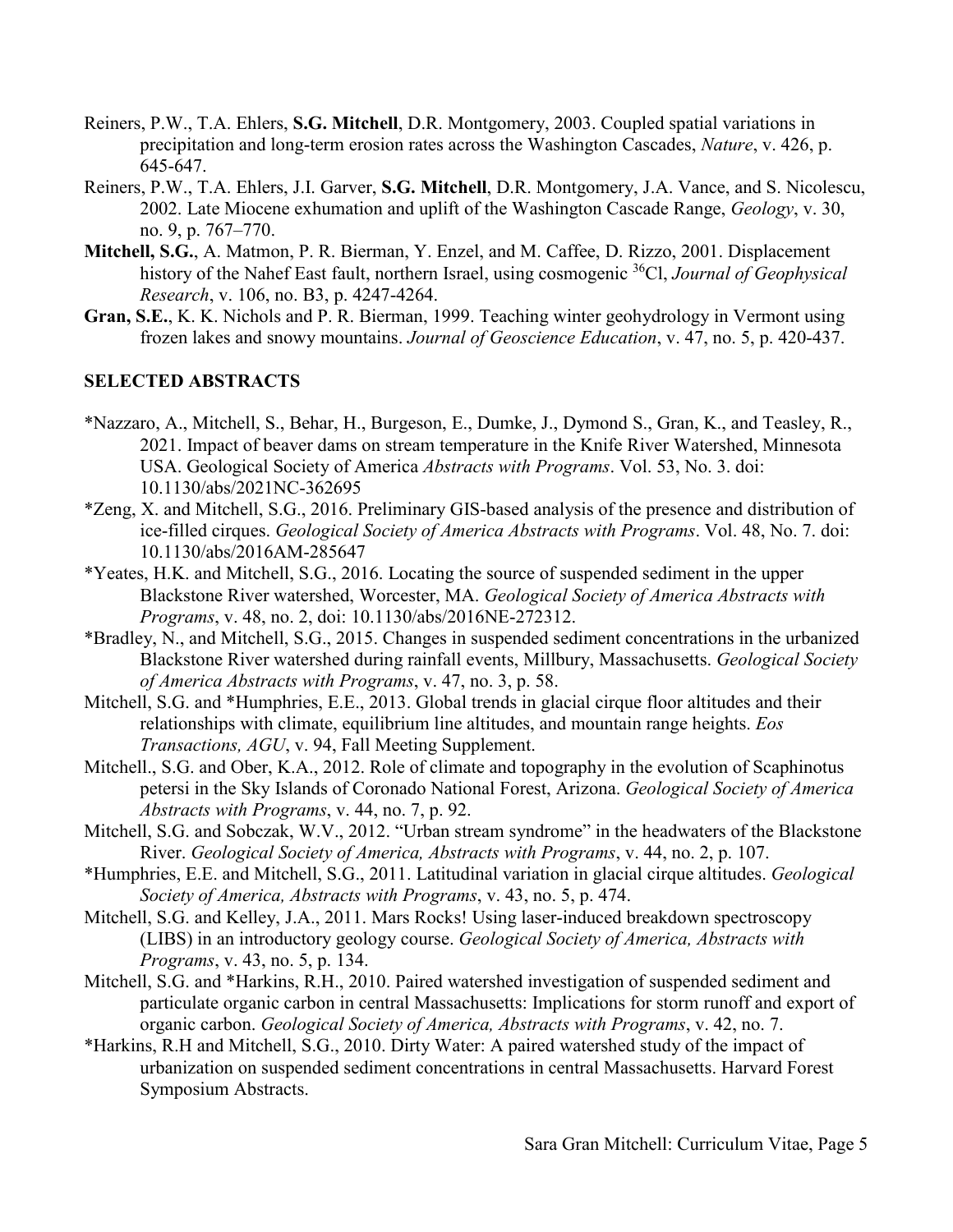- \*Harkins, R.H and Mitchell, S.G., 2010. Dirty Water: A paired watershed study of the impact of urbanization on suspended sediment concentrations in central Massachusetts.  $2<sup>nd</sup>$  Annual Northeast Undergraduate Research and Development Symposium (NURDS).
- \*Harkins, R.H and Mitchell, S.G., 2009. Grain size characteristics and potential mobility of road traction sand in Worcester, Massachusetts. *Geological Society of America, Abstracts with Programs*, v. 41, no. 7, p. 673.
- Mitchell, S.G. and Riihimaki, C.A., 2009. Goals and challenges of establishing a successful geoscience curriculum in a biology department. *Geological Society of America, Abstracts with Programs*, v. 41, no. 7, p. 537.
- \*Shea, N.S. and Mitchell, S.G., 2009. No glacial buzzsaw at Glacier National Park, Montana USA. *Geological Society of America, Abstracts with Programs*, v. 41, no. 3, p. 25.
- Tomkin, J.H., Mitchell, S.G., Anders, A.M., \*Reynout, S., 2008. Spatial gradients of precipitation and erosion in the Swiss Alps: Direct evidence and mechanistic explanation for the glacial buzzsaw. *Eos Transactions, AGU*, v. 89, Fall Meeting Supplement.
- Mitchell, S.G. and \*Dagley, V., 2008. Sediment transport in a cobble- and boulder-bed urban headwater channel, preliminary results from Worcester, MA. *Geological Society of America, Abstracts with Programs*, v. 40, no. 2, p. 58.

# **INVITED TALKS**

- Worcester State University, Earth Sciences Department seminar, October 20, 2014.
- University of Illinois Urbana-Champaign, Department of Geology Seminar, "How the formation of glacial cirques might control mountain height," January 30, 2014.
- Lafayette College, Department of Geology seminar series, "Mountains vs. Glaciers: The role of climate and erosion in limiting the height of mountain ranges," March 15, 2013
- Holy Cross Faculty Scholarship Lunch Series, "Mountains vs. Glaciers: The role of climate and ice in limiting the height of mountain ranges," Nov. 15, 2012
- Harvard Forest Long Term Ecological Research Site speaker series, October 2010
- Middlebury College, Department of Geology seminar, January 2010
- University of Minnesota-Duluth, Geomorphology guest lecture, November 2008
- Boston College, Department of Geology and Geophysics seminar series, September 2007

#### **SERVICE**

#### **Biology Department**

- Coordinator for Geosciences minor, including advising students, promoting the program, developing the curriculum. 2014-present
- Search committee member for tenure-track position in ecology, Fall 2021
- Search committee chair for visiting position in geosciences, Spring 2020.
- Search committee member for tenure-track position in vertebrate organismal biology, Fall 2019.
- Biology Department collections committee 2009-present.
- Chaired search for a Consortium for Faculty Diversity post-doc in geosciences, Spring 2017.
- Organized Schaeffer Family Biology Department seminar series, Spring 2015.
- Successfully proposed new minor in geosciences to be offered starting in Fall 2014.
- Designed new geoscience classroom, Swords 210, 2013-2014.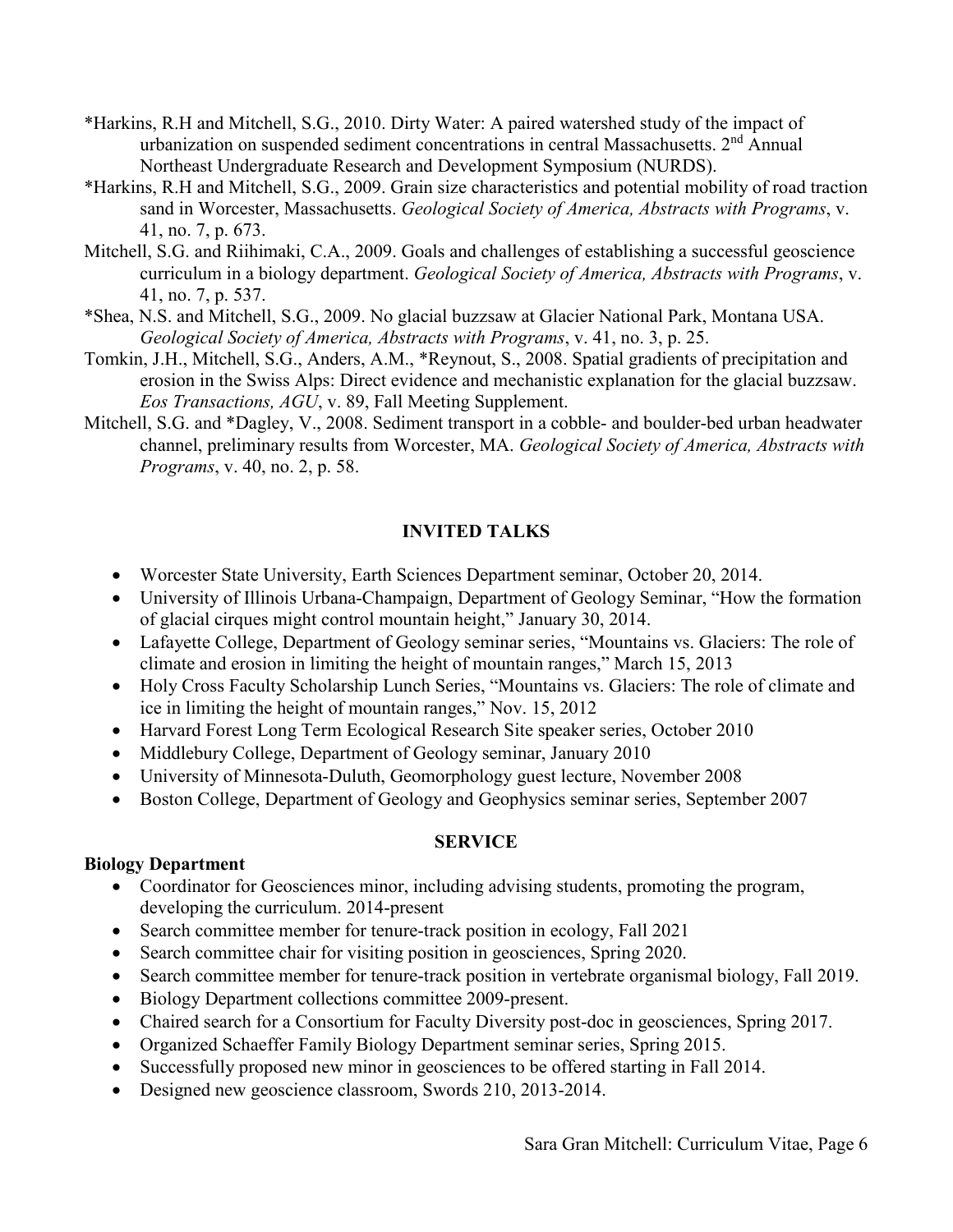- Chaired department Assessment Committee, 2012-2013.
- Hosted Dr. David Montgomery (University of Washington, Department of Earth and Space Sciences) for a well-attended evening seminar on soil erosion and society ("Dirt: The Erosion of Civilizations"). February 2012.
- Search committee chair for tenure-track faculty position in marine organismal biology, Fall 2011.

#### **Environmental Studies**

- Environmental Studies Executive Committee 2018-2019, 2021-2022.
- Director of ENVS program, 2015-2018.
- Coordinated the ENVS program's first External Review, Spring 2018.
- Co-organized ENVS panel on the Papal Encyclical, Sept. 2015.

### **College service**

- Curriculum Committee, 2011-2013, 2021-2023.
- Committee on Tenure and Promotion, 2017-2019.
- Ad-hoc Faculty Governance Committee, 2015-2016. Proposal for governance changes approved by the Faculty Assembly April, 2016.
- Committee on Faculty Affairs, Fall 2009-Fall 2010, 2012-2013, Spring 2015.
- Cantor Art Gallery Advisory Board, 2014-2016.
- Ad-hoc committee to develop criteria for "Independent Multidisciplinary Programs," 2012-2013.
- Co-organizer of the Holy Cross  $16<sup>th</sup>$  and  $18<sup>th</sup>$  Annual Undergraduate Summer Research Symposia, 2009 and 2011.

### **Professional service**

- NSF proposal review panelist and ad-hoc reviewer (multiple programs and years).
- Quaternary Geology and Geomorphology division of the Geological Society of America's Diversity Equity and Inclusion *ad hoc* committee, 2020-2021.
- Manuscript reviewer for *Geomorphology*, *Geology***,** *Quaternary Research*, *GSA Bulletin*, and *The Journal of Geophysical Research—Earth Surface*. 2006-present.
- Reviewed student research proposals for the Howard Award, given by the Geomorphology and Quaternary division of the GSA, 2016 and 2008.
- Geological Society of America Quaternary Geology and Geomorphology Division advisory panel, 2012-2014.
- External review committee member for the Environmental Studies program at Connecticut College, March 2017.
- Editorial Expert for Chapter 2 of the *Shortbook of Geomorphology*, a new Geomorphology textbook authored by David R. Montgomery (University of Washington) and Paul R. Bierman (University of Vermont), 2010-2013.
- Organized the 5<sup>th</sup> Annual William Morris Davis Lecture, February 2012